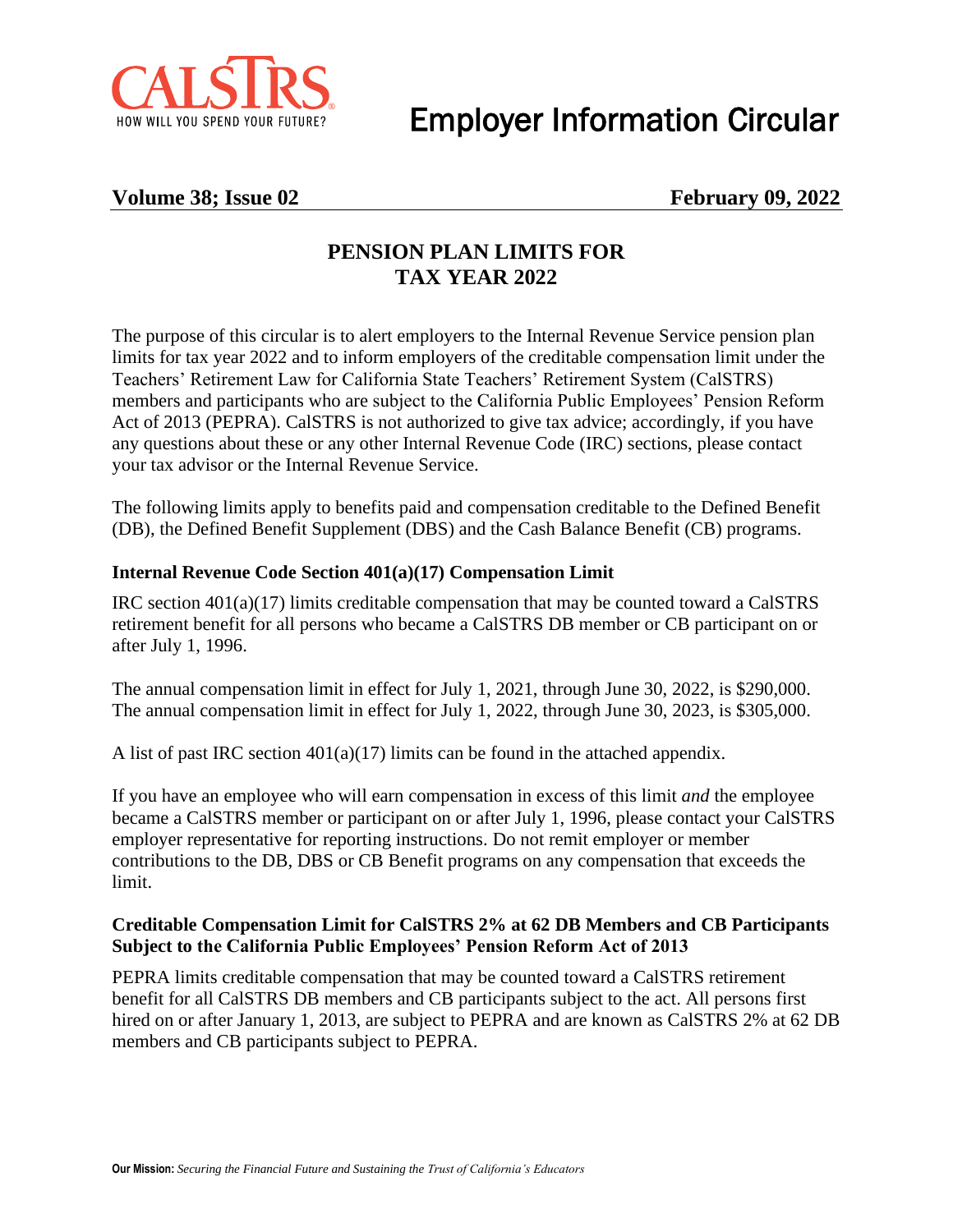Employer Information Circular - Volume 38, Issue 02 February 09, 2022 Page 2 of 3

The creditable compensation limit is applicable to compensation creditable to the DB, DBS and CB Benefit programs combined and is based on 120% of the 2013 Social Security contribution and benefit base, adjusted annually for changes to the Consumer Price Index for All Urban Consumers: U.S. City Average.

The creditable compensation limit for CalSTRS 2% at 62 DB members and CB participants subject to PEPRA for July 1, 2021, through June 30, 2022, is \$154,418.

If you have an employee who will earn creditable compensation in excess of this limit, please contact your CalSTRS employer representative for reporting instructions. Do not remit employer or member contributions to the DB, DBS or CB Benefit programs on any compensation that exceeds the limit.

CalSTRS will publish a separate employer information circular to inform employers of the compensation limits for CalSTRS 2% at 62 DB members and CB participants subject to PEPRA that will be effective July 1, 2022.

#### **Internal Revenue Code Section 415(b) Retirement Benefit Limit**

IRC section 415(b) limits the amount of annual retirement benefits that may be received from a tax-qualified pension plan. The annual retirement benefits payable from the CalSTRS DB and CB Benefit programs are subject to the dollar limits imposed by IRC section 415(b).

The limitation on the annual benefit for CalSTRS members or participants, age 65, who participate in the DB or CB Benefit programs is \$208,346 for the 2022 calendar year.

The limit assumes a 2% at 60 benefit formula and is actuarially adjusted for retirement before and after age 65. For example, the 2022 limit for members age 55 with less than 30 years of service is \$123,671; the 2022 limit for members at age 55 with more than 30 years of service is \$125,659; and the 2022 limit for members age 70 is \$212,946.

Any retirement benefits in excess of the limit that are payable to CalSTRS 2% at 60 DB members and CB participants not subject to PEPRA are payable from the Replacement Benefits Program administered by CalSTRS. No action is required by employers to initiate payment of benefits under the Replacement Benefits Program.

Under federal law, if members or participants were paying the Medicare Part A payroll tax when employed, payments from the Replacement Benefits Program will also be subject to the payroll tax deduction. CalSTRS will work with the member regarding any tax deductions under this part. CalSTRS 2% at 62 DB members and CB participants subject to PEPRA are not eligible for the Replacement Benefits Program.

If you have any questions regarding this circular, please contact CalSTRS Employer Services at [EmployerHelp@CalSTRS.com.](mailto:EmployerHelp@CalSTRS.com)